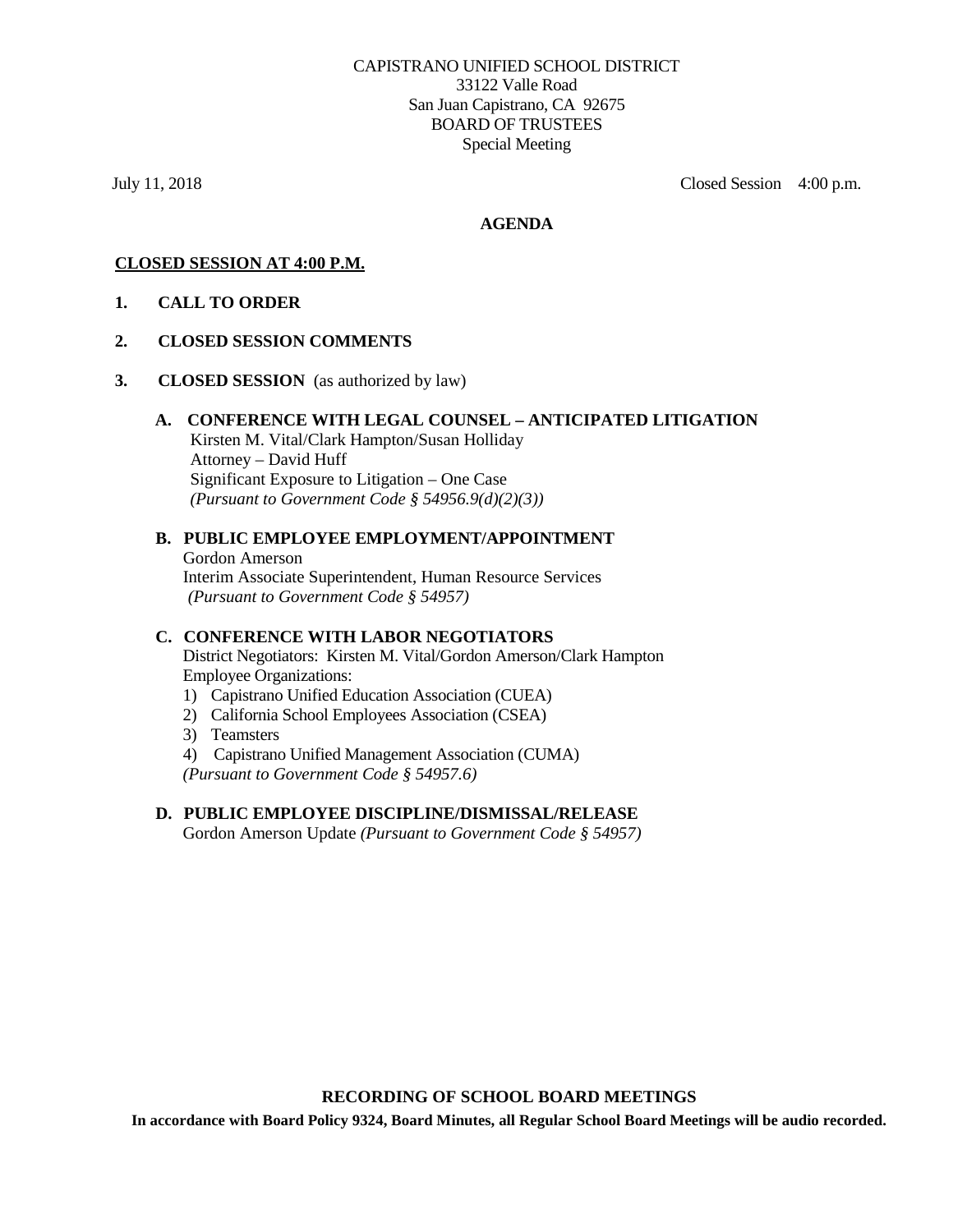#### **OPEN SESSION AT 6:00 P.M.**

# **CALL TO ORDER – ROLL CALL**

## **PLEDGE OF ALLEGIANCE**

# **ADOPTION OF THE AGENDA**

## **REPORT ON CLOSED SESSION ACTION**

#### **ORAL COMMUNICATIONS (Non-Agenda Items)**

Oral Communications will occur immediately following Board and Superintendent Comments. The total time for Oral Communications shall be twenty (20) minutes. Individual presentations are limited to a maximum of three (3) minutes per individual.

#### **INFORMATION/DISCUSSION**

1. **STAFF REPORT ON REVOCATION PROCESS OF PREPARATORY ACADEMY-SOUTH ORANGE COUNTY CHARTER:** Staff will provide Trustees with an update on the revocation process and evidence, including a response to information Oxford Preparatory Academy (OPA) submitted to **EXHIBIT 1** Trustees at the June 20, 2018 Board meeting, the estimated timeline for revocation, and options for continuing the litigation. OXFORD INFORMATION/ Page 1

*CUSD WIG 1: Teaching and Learning – Engage students in meaningful, challenging, and innovative educational experiences to increase post-secondary options for all students.*

*Contact: Susan Holliday, Associate Superintendent, Education Services*

#### Staff Recommendation

It is recommended the Board of Trustees recognize Susan Holliday, Associate Superintendent, Education Services, to present information on this item and answer any questions Trustees may have. This is an information item only and no Board action is necessary.

#### **PUBLIC HEARING**

2. PUBLIC HEARING: CHARTER REVOCATION FOR **PREPARATORY ACADEMY, GRADES K-8 OXFORD** Page 105 **EXHIBIT 2**

The Board will conduct a public hearing on the issue of whether evidence exists to revoke Oxford Preparatory Academy's (OPA) charter in accordance with Education Code § 47607(e).

Education Code § 47607(e) provides that no later than 30 days after providing a notice of intent to revoke a school's charter, the chartering authority shall hold a public hearing in the normal course of business on whether evidence exists to revoke the charter. The Notice of Intent to Revoke was approved by the Board on June 20, 2018 and provided to the charter school in the manner prescribed by law on June 21, 2018. No later than 30 days after the public hearing, the Board shall issue a final decision to revoke or decline to revoke the charter, unless a 30-day extension is agreed to by the charter school and the Board.

*CUSD WIG 1: Teaching and Learning - Engage students in meaningful, challenging, and innovative educational experiences to increase post-secondary options for all students.*

*Contact: Susan Holliday, Associate Superintendent, Education Services*

**DISCUSSION**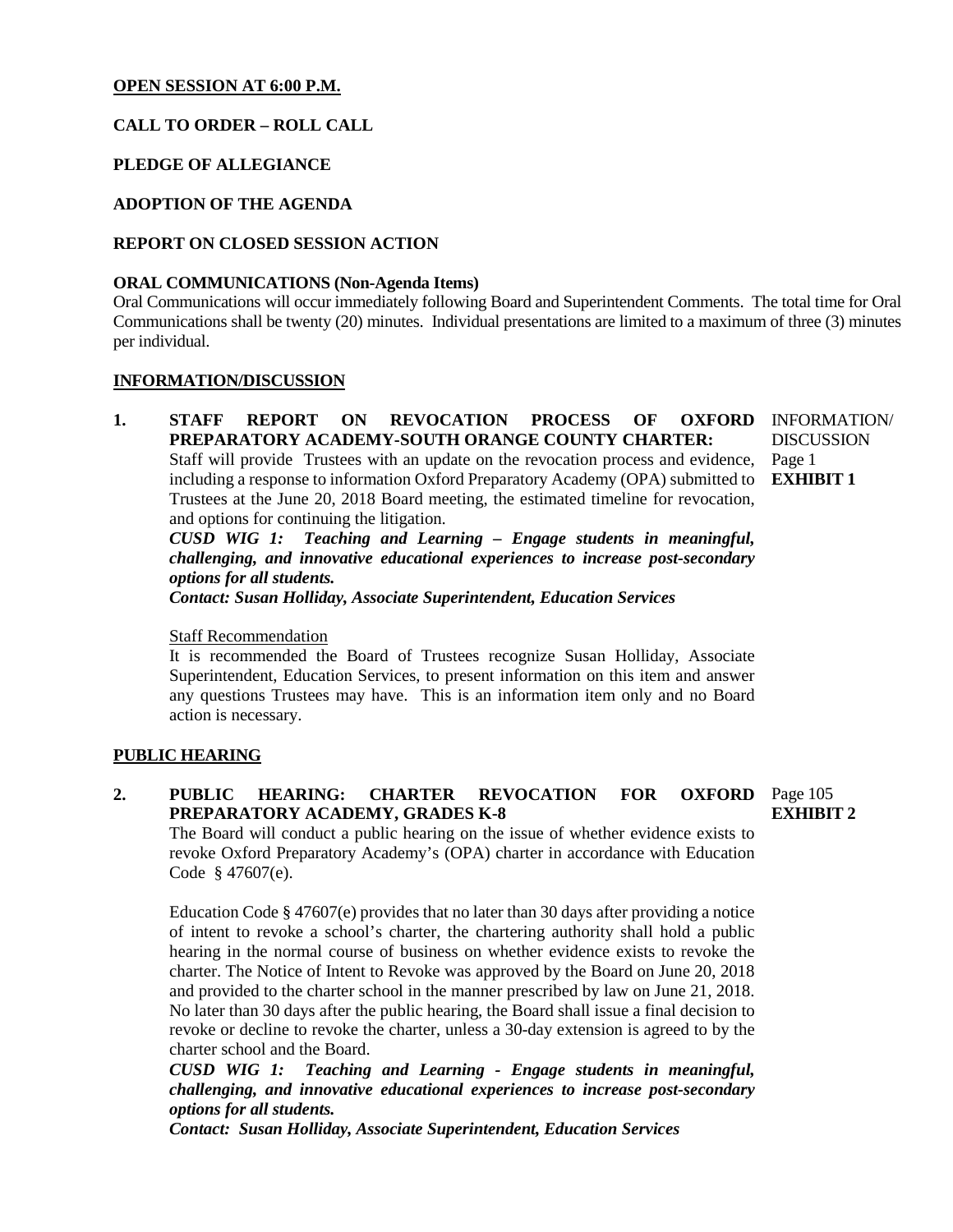#### Staff Recommendation

It is recommended the Board President open the public hearing, determine if members of the public have submitted requests to speak on the item, and after hearing any speakers, formally close the public hearing.

#### **DISCUSSION/ACTION**

#### **3. DEVELOPMENT OF MEMORANDUM OF UNDERSTANDING WITH**  DISCUSSION/ **OXFORD PREPARATORY ACADEMY CHARTER SCHOOL:**

This item will provide an opportunity for Trustees to direct staff to develop memorandum of understanding (MOU) with Oxford Preparatory Academy Charter School containing specific remediation steps and a timeline to assure the District of the governance and financial viability of the charter school. Trustees will discuss the potential opportunity to authorize the Superintendent to enter into the MOU on or before the July 25 regular meeting of the Board Trustees.

The Trustees will have a discussion regarding the desirability and viability of such an MOU, along with specific conditions it could include, and a well-defined timeline for meeting those conditions. After gathering input on specific conditions, Trustees and staff will assess whether it is likely that OPA can meet all stated conditions in a timely manner. If deemed feasible, Trustees may approve this item as direction to staff engage with OPA leadership to develop and execute a mutually acceptable MOU at or before the July 25 regular meeting of the Board of Trustees.

*CUSD WIG 1: Teaching and Learning – Engage students in meaningful, challenging, and innovative educational experiences to increase post-secondary options for all students.*

*Contact: Jim Reardon, Trustee, Capistrano Unified School District*

Staff Recommendation

It is recommended the Board of Trustees recognize Jim Reardon, Trustee, to present this item.

Following discussion, it is recommended the Board of Trustees approve the development of an MOU with Oxford Preparatory Academy Charter School to bring forward for approval at or before the July 25 regular meeting of the Board of Trustees.

Motion \_\_\_\_\_\_\_\_\_\_\_\_\_\_\_\_\_\_\_\_\_ Second \_\_\_\_\_\_\_\_\_\_\_\_\_\_\_\_\_\_\_\_

#### **ADJOURNMENT**

Motion \_\_\_\_\_\_\_\_\_\_\_\_\_\_\_\_\_\_\_\_\_ Second \_\_\_\_\_\_\_\_\_\_\_\_\_\_\_\_\_\_\_\_

**THE NEXT REGULAR MEETING OF THE BOARD OF TRUSTEES IS WEDNESDAY, JULY 25, 2018, 7:00 P.M. AT THE CAPISTRANO UNIFIED SCHOOL DISTRICT OFFICE BOARD ROOM 33122 VALLE ROAD, SAN JUAN CAPISTRANO, CALIFORNIA**

For information regarding Capistrano Unified School District, please visit our website: [www.capousd.org](http://www.capousd.org/)

ACTION